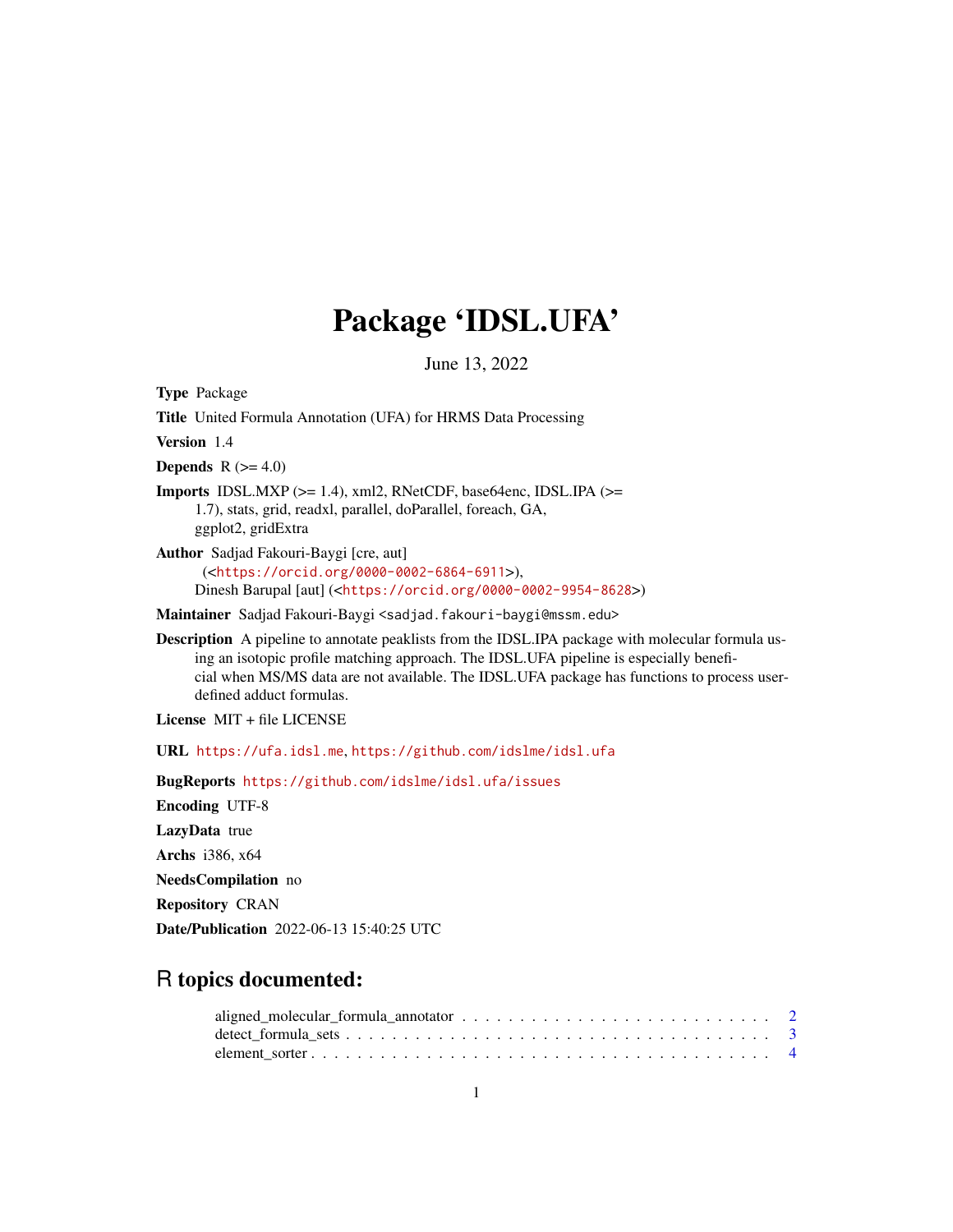<span id="page-1-0"></span>

| Index | 22 |
|-------|----|

aligned\_molecular\_formula\_annotator *Aligned Molecular Formula Annotator*

## Description

This function detect frequent molecular formulas across multiple samples on the aligned peak table matrix.

## Usage

aligned\_molecular\_formula\_annotator(PARAM)

## Arguments

PARAM a parameter driven from the UFA\_xlsxAnalyzer module.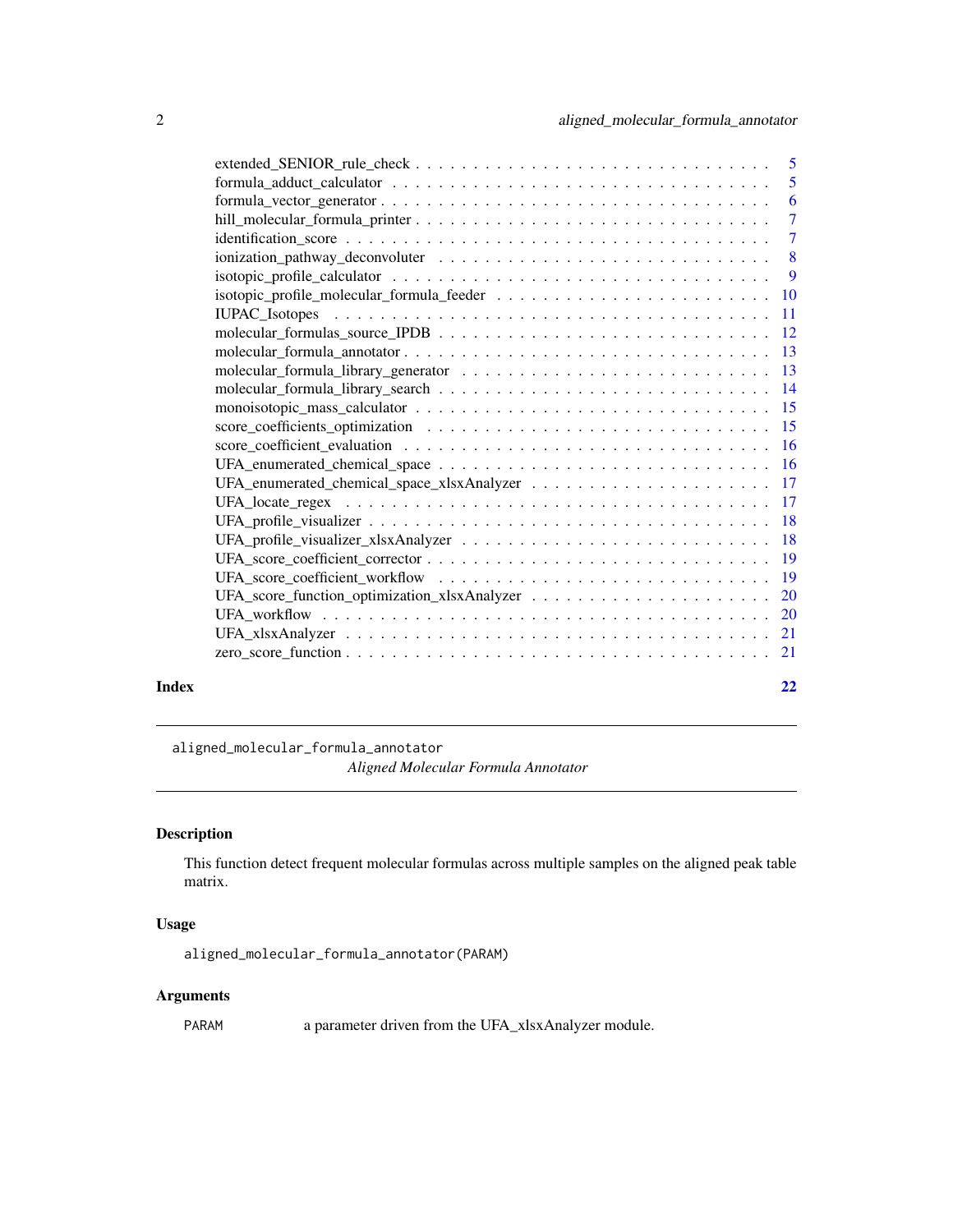<span id="page-2-0"></span>detect\_formula\_sets *Organic Class Detection by Repeated Unit Patterns*

#### Description

This function sorts a vector of molecular formulas to detect organic compound class with reapeted/nonrepeated substructure units. This function only works for molecular formulas with following elements: c("As", "Br", "Cl", "Na", "Se", "Si", "B", "C", "F", "H", "I", "K", "N", "O", "P", "S")

#### Usage

```
detect_formula_sets(molecular_formulas, ratio_delta_HBrClFI_C,
mixed.HBrClFI.allowed, min_molecular_formula_class, max_number_formula_class,
number_processing_threads = 1)
```
#### **Arguments**

molecular\_formulas

a vector of molecular formulas

ratio\_delta\_HBrClFI\_C

 $c(2, 1/2, 0)$ . 2 to detect structures with linear carbon chains such as PFAS, lipids, chlorinated paraffins, etc. 1/2 to detect structures with cyclic chains such as PAHs. 0 to detect molecular formulas with a fixed structures but changing H/Br/Cl/F/I atoms similar to PCBs, PBDEs, etc.

#### mixed.HBrClFI.allowed

mixed.HBrClFI.allowed = c(TRUE, FALSE). Select 'FALSE' to detect halogenatedsaturated compounds such as PFOS or select 'TRUE' to detect mixed halogenated compounds with hydrogen.

## min\_molecular\_formula\_class

minimum number of molecular formulas in each class. This number should be greater than or equal to 2.

max\_number\_formula\_class

maximum number of molecular formulas in each class

```
number_processing_threads
```
Number of processing threads for multi-threaded computations.

#### Value

A matrix of clustered classes of organic molecular formulas.

## Examples

```
molecular_formulas <- c("C3F7O3S", "C4F9O3S", "C5F11O3S", "C6F9O3S", "C8F17O3S",
"C9F19O3S", "C10F21O3S", "C7ClF14O4", "C10ClF20O4", "C11ClF22O4", "C11Cl2F21O4",
"C12ClF24O4")
##
ratio_delta_HBrClFI_C <- 2 # to class polymeric classes
```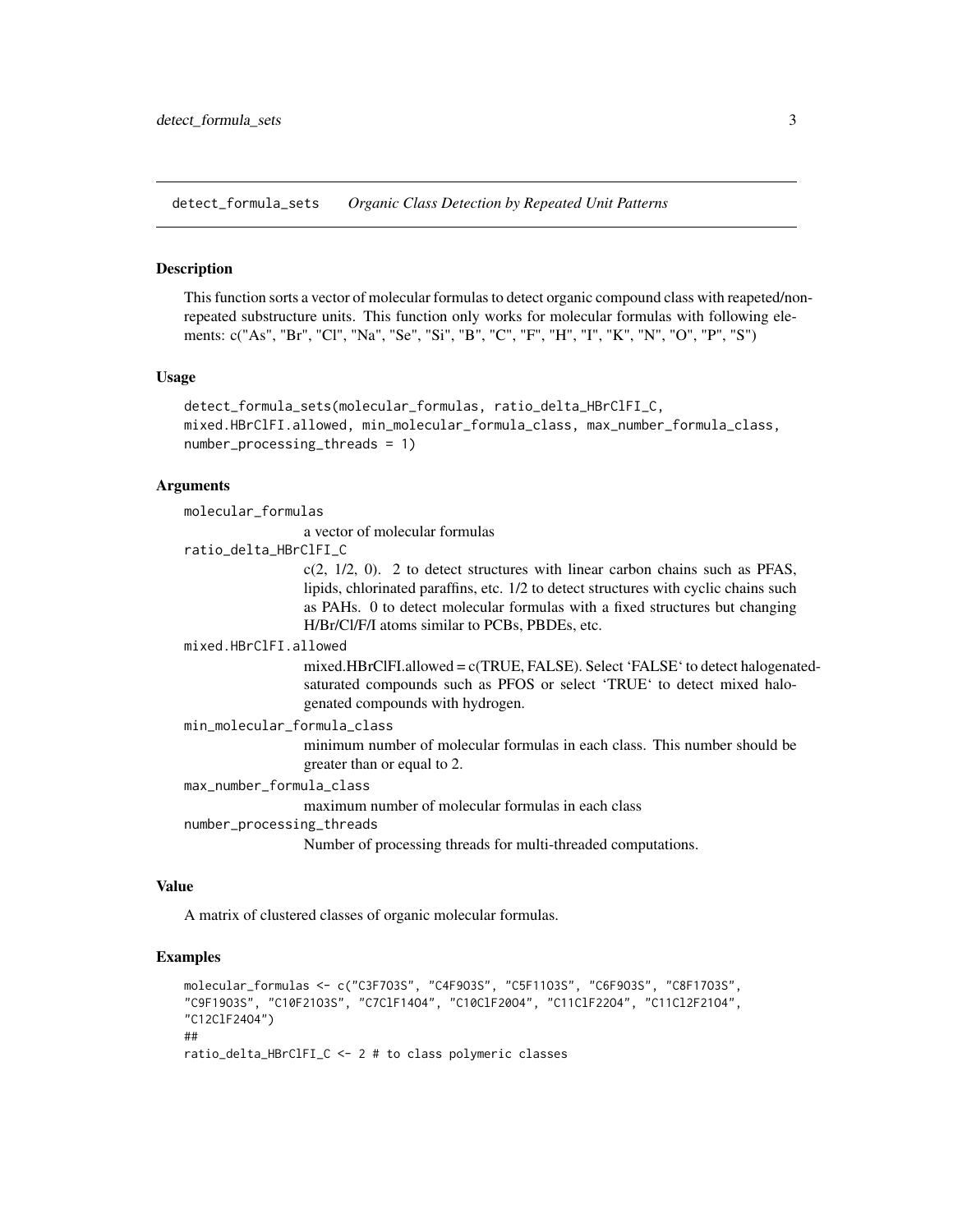```
mixed.HBrClFI.allowed <- FALSE # To detect only halogen saturated classes
min_molecular_formula_class <- 2
max_number_formula_class <- 20
##
classes <- detect_formula_sets(molecular_formulas, ratio_delta_HBrClFI_C,
mixed.HBrClFI.allowed, min_molecular_formula_class, max_number_formula_class,
number_processing_threads = 1)
```
element\_sorter *Element Sorter*

## Description

This function sorts 84 elements in the periodic table for molecular formula deconvolution and isotopic profile calculation.

## Usage

```
element_sorter(ElementList = "all", ElementOrder = "alphabetical")
```
## Arguments

| ElementList  | A string vector of elements needed for isotopic profile calculation. The default<br>value for this parameter is a vector string of entire elements.                                                   |
|--------------|-------------------------------------------------------------------------------------------------------------------------------------------------------------------------------------------------------|
| ElementOrder | ElementOrder = $c("alphabetical", "same")$ where "alphabetical" should be used<br>to sort the elements for elemental deconvolution (default value), "same" should<br>be used to keep the input order. |

## Value

|                         | OutputElements A string vector of elements (alphabetically sorted or unsorted) |
|-------------------------|--------------------------------------------------------------------------------|
| Elements_mass_abundance |                                                                                |
|                         | A list of isotopic mass and abundance of elements.                             |
| valence                 | A vector of electron valences.                                                 |

#### Examples

EL\_mass\_abundance\_val <- element\_sorter()

<span id="page-3-0"></span>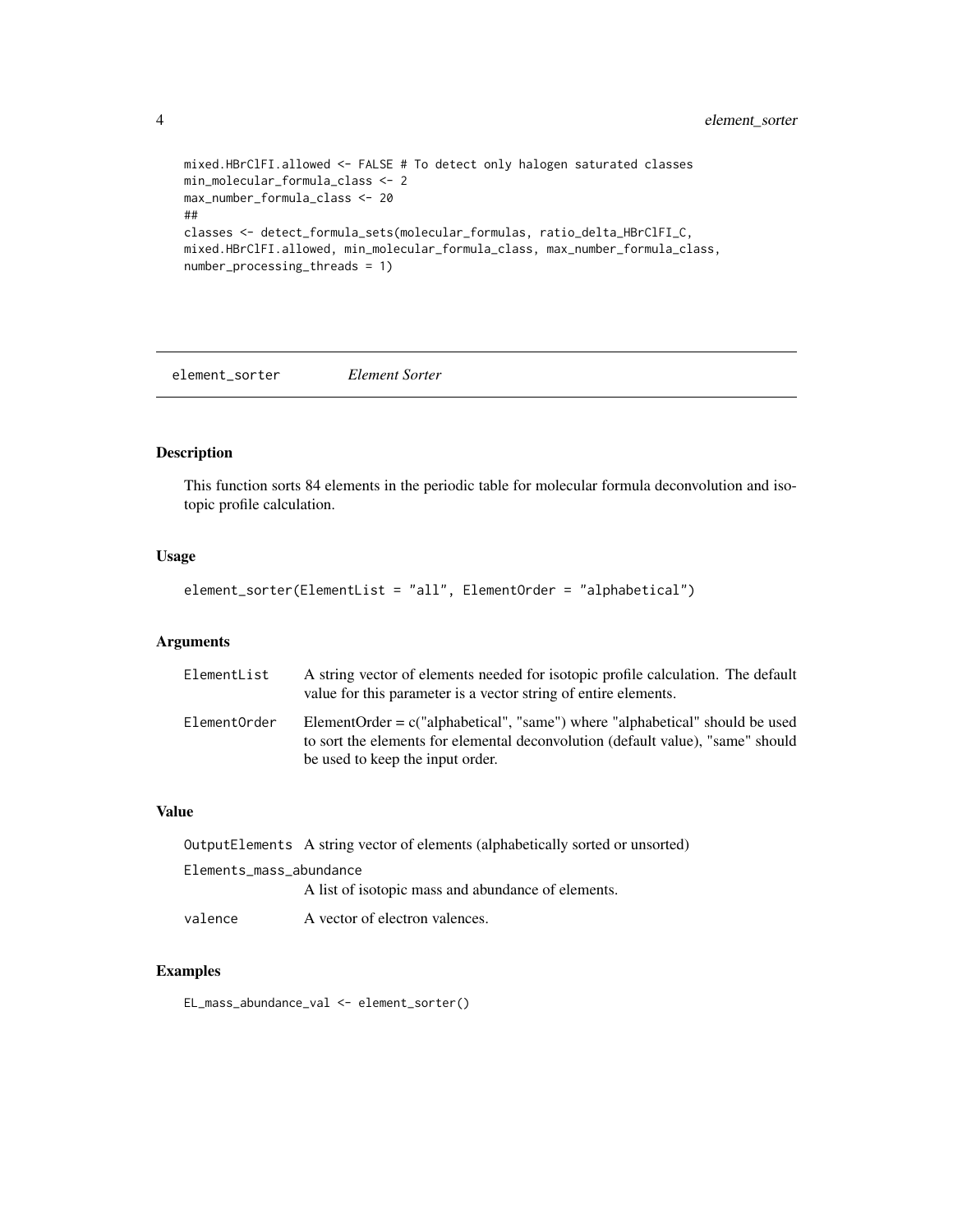<span id="page-4-0"></span>extended\_SENIOR\_rule\_check

*extended SENIOR rule check*

## Description

This function checks whether a molecular formula follows the extended SENIOR rule.

## Usage

```
extended_SENIOR_rule_check(mol_vec, valence_vec, ionization_correction = 0)
```
## Arguments

| $mol$ vec             | A vector of the deconvoluted molecular formula                                                                                                           |
|-----------------------|----------------------------------------------------------------------------------------------------------------------------------------------------------|
| valence_vec           | A vector of the valences from the molecular formula. Valences may be acquired<br>from the 'IUPAC_Isotopes' data.                                         |
| ionization_correction |                                                                                                                                                          |
|                       | A number to compensate for the ionization losses/gains. For example, '-1' for<br>$[M+H/K/Na]$ ionization pathways and '+1' for [M-H] ionization pathway. |
| <b>Value</b>          |                                                                                                                                                          |
| rule2                 | TURE for when the molecular formula passes the rule and FALSE for when the<br>molecular formula fails to pass the rule.                                  |

formula\_adduct\_calculator

*Formula Adduct Calculator*

## Description

a function that takes a formula and an vecotr of ionization pathways and returns the adduct formulas.

## Usage

```
formula_adduct_calculator(molecular_formula, IonPathways)
```
## Arguments

| molecular_formula |                                                                                                                                                                                                                                                                             |
|-------------------|-----------------------------------------------------------------------------------------------------------------------------------------------------------------------------------------------------------------------------------------------------------------------------|
|                   | molecular formula                                                                                                                                                                                                                                                           |
| IonPathways       | A vector of ionization pathways. Pathways should be like [Coeff*M+ADD1-<br>DED1+] where "Coeff" should be an integer between 1-9 and ADD1 and<br>DED1 may be ionization pathways. ex: 'lonPathways <- $c("[M]+", "[M+H]+",$<br>"[2M-CI]-", "[3M+CO2-H2O+Na-KO2+HCl-NH4]-")' |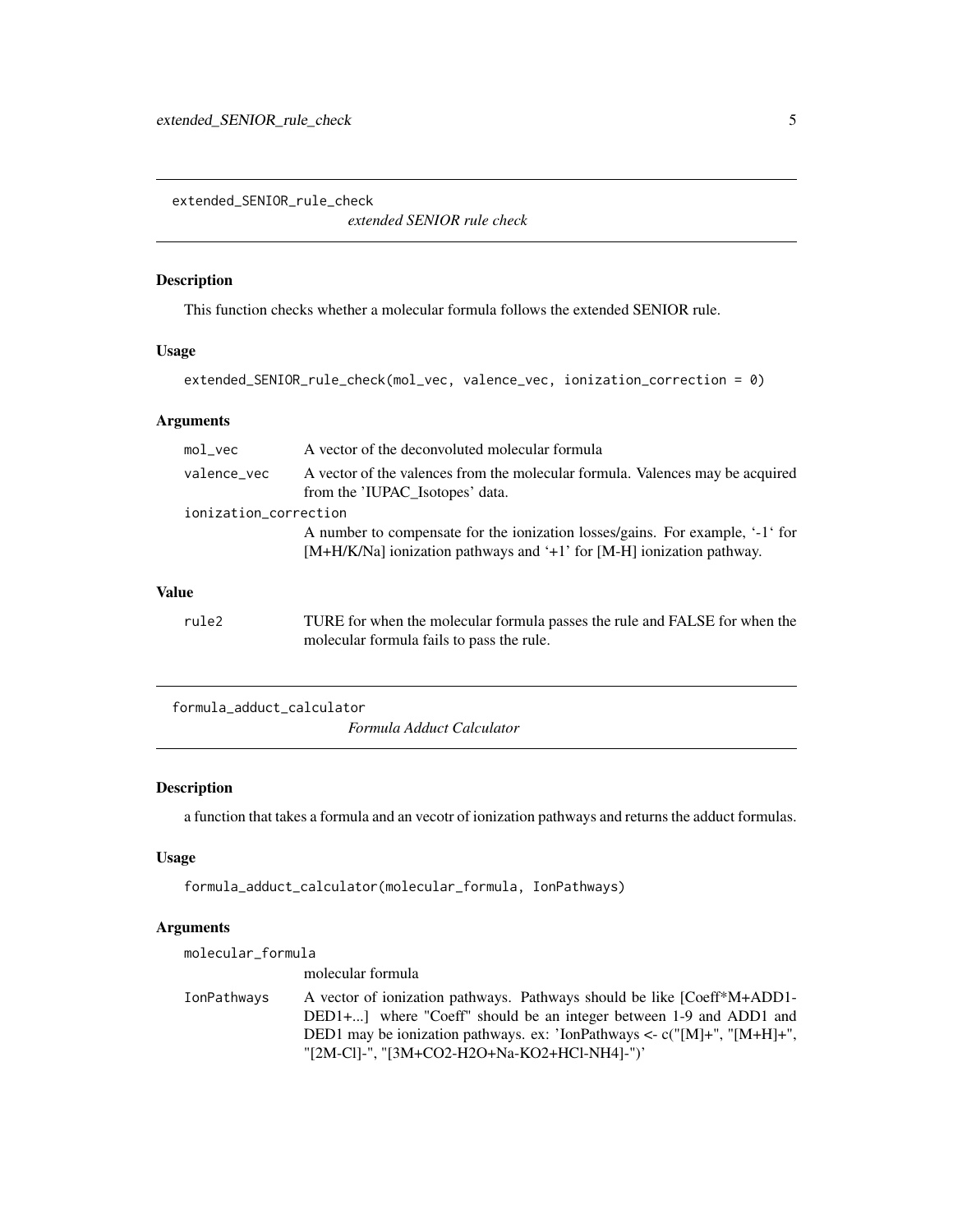## <span id="page-5-0"></span>Value

A vector of adduct formulas

## Examples

```
molecular_formula = "C15H10O7"
IonPathways = c("[M+]","[M+H]","[M+H20+H]","[M+Na]")
Formula_adducts <- formula_adduct_calculator(molecular_formula, IonPathways)
```
formula\_vector\_generator

*Molecular Formula Vector Generator*

#### Description

This function convert a molecular formulas into a numerical vector

#### Usage

```
formula_vector_generator(molecular_formula, Elements, L_Elements = length(Elements))
```
#### Arguments

| molecular_formula |                                                                                                                     |
|-------------------|---------------------------------------------------------------------------------------------------------------------|
|                   | molecular formula                                                                                                   |
| Elements          | a string vector of elements. This value must be driven from the 'element_sorter'<br>function.                       |
| L Elements        | number of elements. To speed up loop calculations, consider to calculate number<br>of elements outside of the loop. |

#### Value

a numerical vector for the molecular formula. This function returns a vector of -Inf values when the molecular formula has elements not listed in the 'Elements' string vector.

#### Examples

```
molecular_formula <- "C12H2Br5Cl3O"
Elements_molecular_formula <- c("C", "H", "O", "Br", "Cl")
EL <- element_sorter(ElementList = Elements_molecular_formula)
Elements <- EL[[1]]
L_Elements <- length(Elements)
mol_vec <- formula_vector_generator(molecular_formula, Elements, L_Elements)
```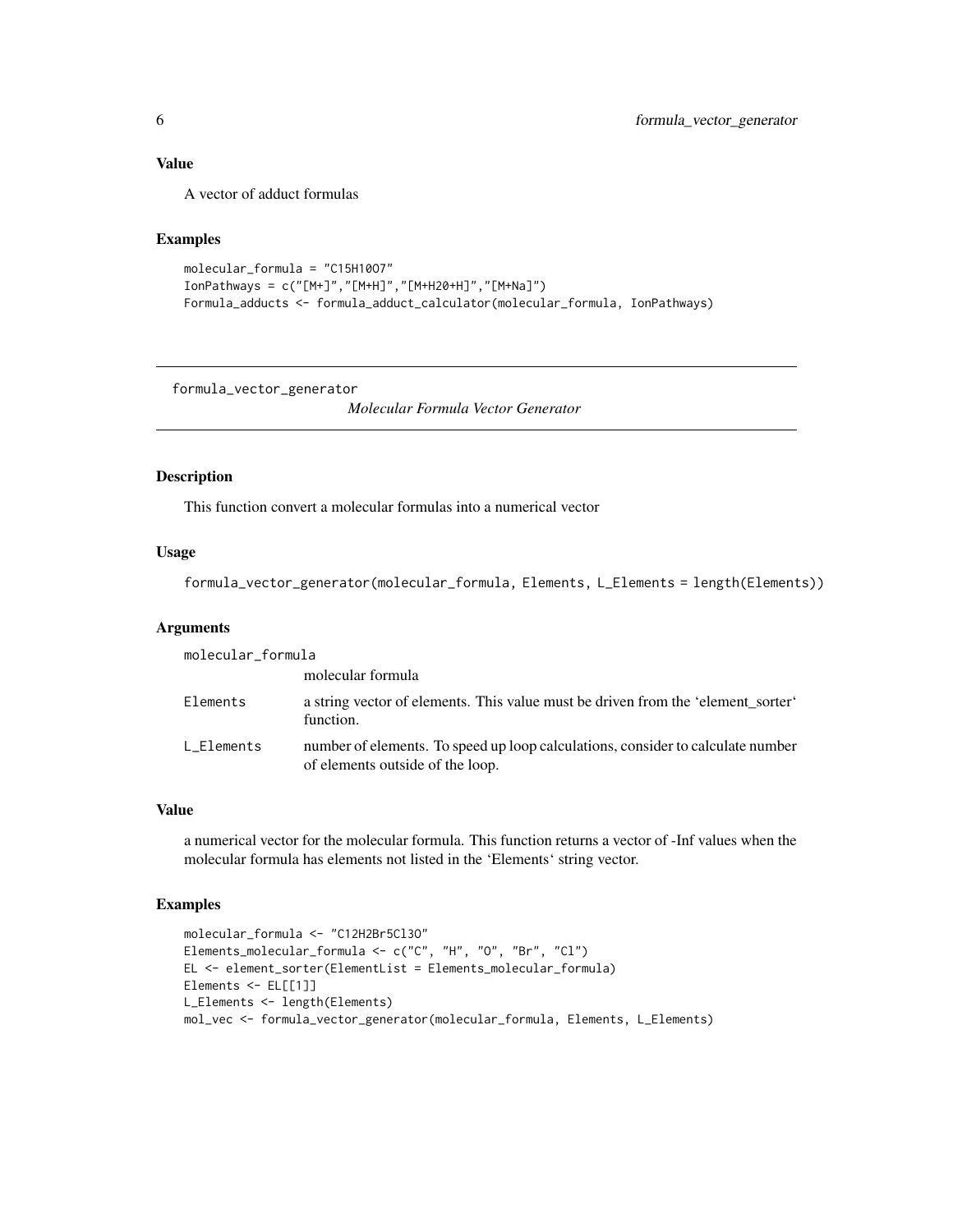<span id="page-6-0"></span>hill\_molecular\_formula\_printer

*Print Hill Molecular Formula*

## Description

This function produces molecular formulas from a list numerical vectors in the Hill notation system

#### Usage

hill\_molecular\_formula\_printer(Elements, MolVecMat, number\_processing\_threads = 1)

#### Arguments

| Elements  | A vector string of the used elements.                            |
|-----------|------------------------------------------------------------------|
| MolVecMat | A matrix of numerical vectors of molecular formulas in each row. |
|           | number_processing_threads                                        |
|           | Number of processing threads for multi-threaded processing       |

## Value

A vector of molecular formulas

## Examples

```
Elements <- c("C", "H", "O", "N", "Br", "Cl")
MoleFormVec1 <- c(2, 6, 1, 0, 0, 0) # C2H6O
MoleFormVec2 <- c(8, 10, 2, 4, 0 ,0) # C8H10N4O2
MoleFormVec3 <- c(12, 2, 1, 0, 5, 3) # C12H2Br5Cl3O
MolVecMat <- rbind(MoleFormVec1, MoleFormVec2, MoleFormVec3)
H_MolF <- hill_molecular_formula_printer(Elements, MolVecMat)
```
identification\_score *Multiplicative Identification Score for the IDSL.UFA pipeline*

## Description

This function calculates the score values to rank candidate molecular formulas for a mass spectrometrychromatography peak.

#### Usage

```
identification_score(Score_coefficients, N_isotopologues, PCS, RCS, NEME,
maxNEME, R13C_PL, R13C_IP)
```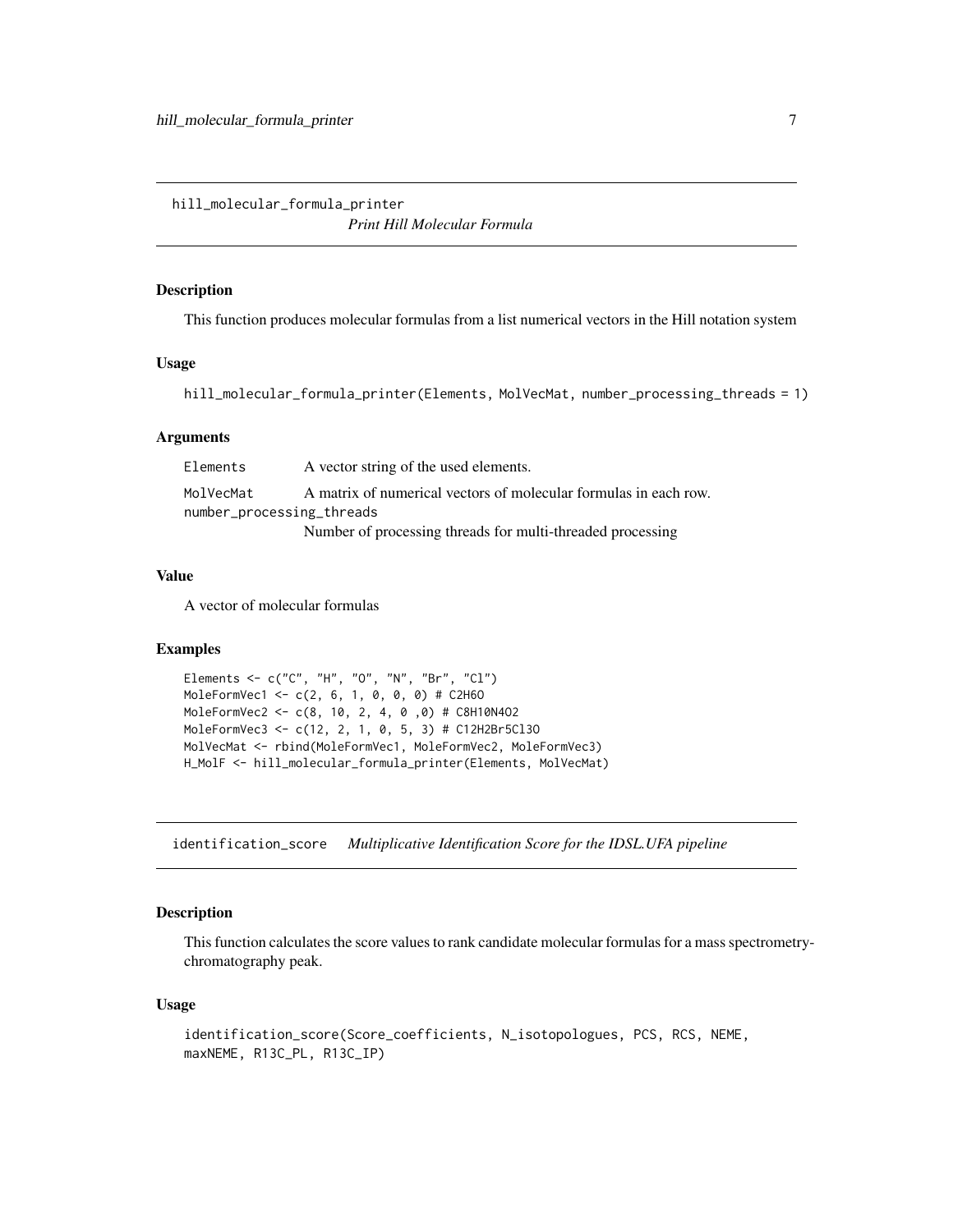## Arguments

| Score_coefficients   |                                                               |
|----------------------|---------------------------------------------------------------|
|                      | A vector of seven numbers equal or geater than 0              |
| N_isotopologues      |                                                               |
|                      | Number of isotopologues in the theoretical isotopic profiles. |
| <b>PCS</b>           | PCS (per mille)                                               |
| <b>RCS</b>           | RCS (percentage)                                              |
| <b>NEME</b>          | NEME (mDa)                                                    |
| maxNEME              | maximum NEME (mDa)                                            |
| R <sub>13C_PL</sub>  | R <sub>13</sub> C of the peak from IDSL. IPA peaklists        |
| R <sub>13</sub> C IP | R <sub>13</sub> C from theoretical isotopic profiles          |

```
ionization_pathway_deconvoluter
```
*Ionization Pathway Deconvoluter*

## Description

This function deconvolutes ionization pathways into a coefficient and a numerical vector to simplify prediction ionization pathwyas.

## Usage

ionization\_pathway\_deconvoluter(IonPathways, Elements)

## Arguments

| IonPathways | A vector of ionization pathways. Pathways should be like [Coeff*M+ADD1-                                                    |
|-------------|----------------------------------------------------------------------------------------------------------------------------|
|             | DED1+] where "Coeff" should be an integer between 1-9 and ADD1 and                                                         |
|             | DED1 may be ionization pathways. ex: 'IonPathways <- $c("[M]+", "[M+H]+",$<br>"[2M-CI]-", "[3M+CO2-H2O+Na-KO2+HCl-NH4]-")' |
| Elements    | A vector string of the used elements                                                                                       |

#### Value

A list of adduct calculation values for each ionization pathway.

## Examples

```
Elements <- element_sorter()[[1]]
IonPathways <- c("[M]+", "[M+H]+", "[2M-Cl]-", "[3M+CO2-H2O+Na-KO2+HCl-NH4]-")
Ion_DC <- ionization_pathway_deconvoluter(IonPathways, Elements)
```
<span id="page-7-0"></span>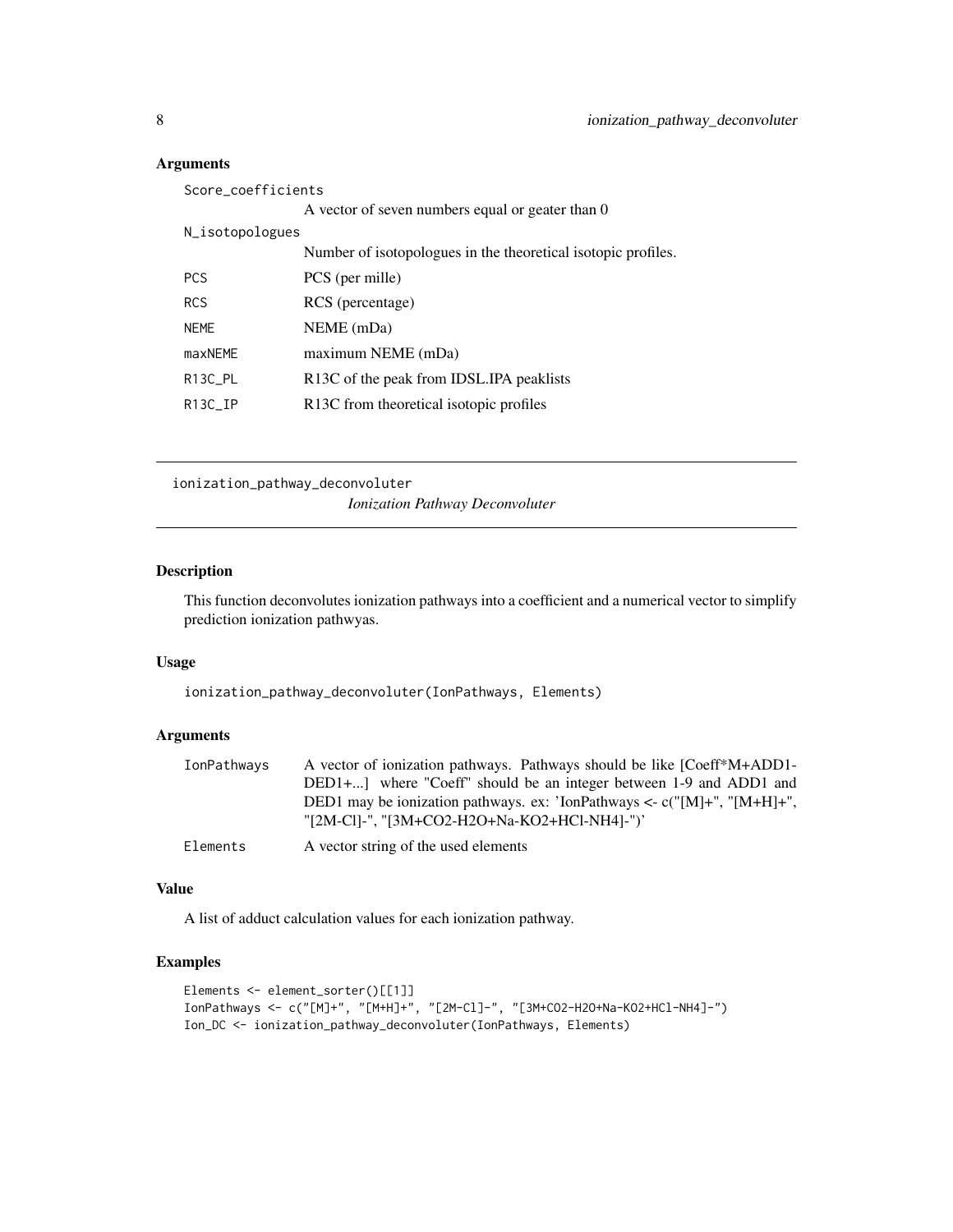<span id="page-8-0"></span>isotopic\_profile\_calculator

*Isotopic Profile Calculator*

#### **Description**

This function was designed to calculate isotopic profile distributions for small molecules with masses  $\leq$  1200 Da. Details of the equations used in this function are available in the reference[1]. In this function, neighboring isotopologues are merged using the satellite clustering merging (SCM) method described in the reference[2].

#### Usage

isotopic\_profile\_calculator(MoleFormVec, Elements\_mass\_abundance, peak\_spacing, intensity\_cutoff, UFA\_IP\_memeory\_variables = c(1e30, 1e-12))

#### Arguments

| MoleFormVec             | A numerical vector of the molecular formula                                          |
|-------------------------|--------------------------------------------------------------------------------------|
| Elements_mass_abundance |                                                                                      |
|                         | A list of isotopic mass and abundance of elements obtained from the 'element sorter' |
|                         | function                                                                             |

peak\_spacing A maximum space between two isotopologues in Da

intensity\_cutoff

A minimum intesnity threshold for isotopic profiles in percentage

UFA\_IP\_memeory\_variables

A vector of two variables. Default values are c(1e30, 1e-12). Memory may be an issue when the entire isotopologues are calculated; therefore, memeory\_variables[1] is used to adjust memory usage. memeory\_variables[2] indicates the minimum relative abundance (RA calcaulated by eq(1) in the reference [1]) of an isotopologue to include in the isotopic profile calculations.

## Value

A matrix of isotopic profile. The first and second column represents the mass and instensity profiles, respectively.

### References

[1] Fakouri Baygi, S., Crimmins, B.S., Hopke, P.K. Holsen, T.M. (2016). Comprehensive emerging chemical discovery: novel polyfluorinated compounds in Lake Michigan trout. *Environmental Science and Technology*, 50(17), 9460-9468, doi: [10.1021/acs.est.6b01349.](https://doi.org/10.1021/acs.est.6b01349)

[2] Fakouri Baygi, S., Fernando, S., Hopke, P.K., Holsen, T.M. and Crimmins, B.S. (2019). Automated Isotopic Profile Deconvolution for High Resolution Mass Spectrometric Data (APGC-QToF) from Biological Matrices. *Analytical chemistry*, 91(24), 15509-15517, doi: [10.1021/acs.analchem.9b03335.](https://doi.org/10.1021/acs.analchem.9b03335)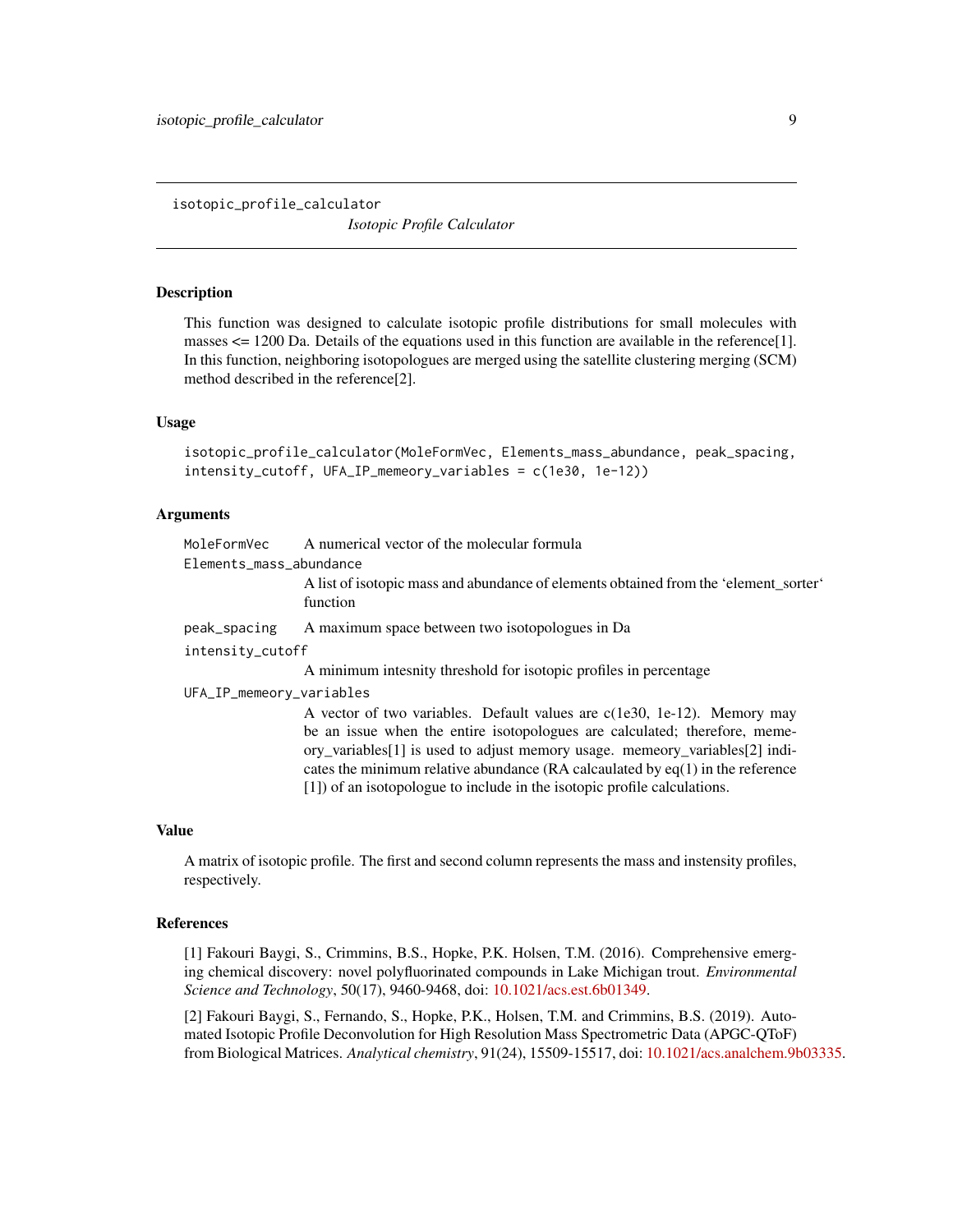## See Also

<https://ipc.idsl.me/>

## Examples

```
EL <- element_sorter()
Elements <- EL[[1]]
Elements_mass_abundance <- EL[[2]]
peak_spacing <- 0.005 # mDa
intensity_cutoff <- 1 # (in percentage)
MoleFormVec <- formula_vector_generator("C8H10N4O2", Elements)
IP <- isotopic_profile_calculator(MoleFormVec, Elements_mass_abundance,
                                  peak_spacing, intensity_cutoff)
```
isotopic\_profile\_molecular\_formula\_feeder *Isotopic Profile Molecular Formula Feeder*

#### Description

A function to calculate IPDBs from a vector of molecular formulas

#### Usage

```
isotopic_profile_molecular_formula_feeder(molecular_formula, peak_spacing = 0,
intensity_cutoff_str = 1, UFA_IP_memeory_variables = c(1e30, 1e-12),
IonPathways = "[M]+", number_processing_threads = 1)
```
#### Arguments

molecular\_formula

A vector string of molecular formulas

peak\_spacing A maximum space between isotopologues in Da to merge neighboring isotoplogues.

intensity\_cutoff\_str

A minimum intesnity threshold for isotopic profiles in percentage. This parameter may be a string peice of R commands using c, b, br, cl, k, s, se, and si variables corresponding to the same elements.

UFA\_IP\_memeory\_variables

A vector of two variables. Default values are c(1e30, 1e-12). Memory may be an issue when the entire isotopologues are calculated; therefore, memeory\_variables[1] is used to adjust memory usage. memeory\_variables[2] indicates the minimum relative abundance (RA calcaulated by eq(1) in the reference [1]) of an isotopologue to include in the isotopic profile calculations.

<span id="page-9-0"></span>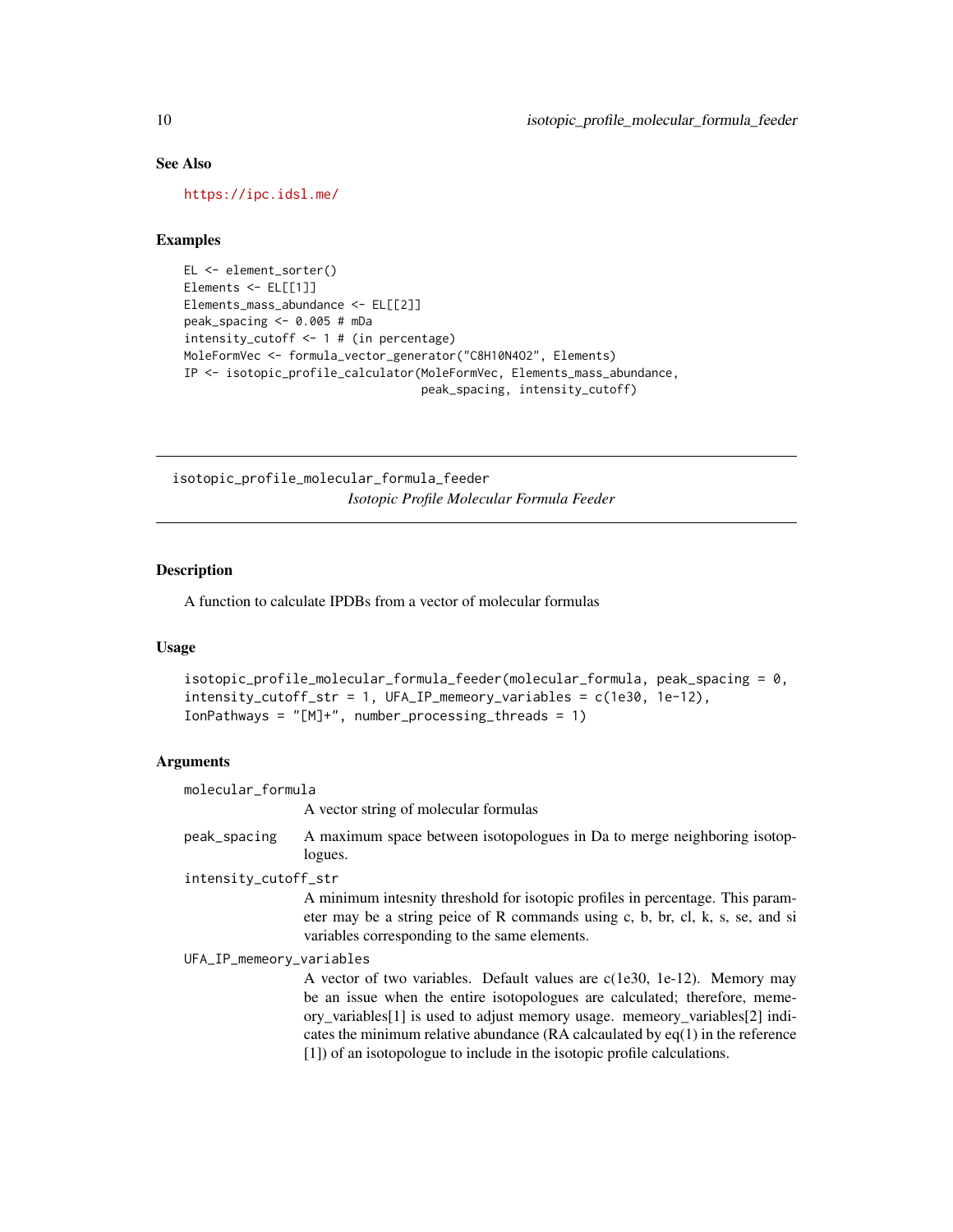<span id="page-10-0"></span>

| IonPathwavs | A vector of ionization pathways. Pathways should be like [Coeff*M+ADD1-    |
|-------------|----------------------------------------------------------------------------|
|             | DED1+] where "Coeff" should be an integer between 1-9 and ADD1 and         |
|             | DED1 may be ionization pathways. ex: 'IonPathways <- $c("[M]+", "[M+H]+",$ |
|             | "[2M-CI]-", "[3M+CO2-H2O+Na-KO2+HCl-NH4]-")'                               |
|             |                                                                            |

number\_processing\_threads

number of processing cores for multi-threaded computations.

#### Value

A list of isotopic profiles

#### References

[1] Fakouri Baygi, S., Crimmins, B.S., Hopke, P.K. Holsen, T.M. (2016). Comprehensive emerging chemical discovery: novel polyfluorinated compounds in Lake Michigan trout. *Environmental Science and Technology*, 50(17), 9460-9468, doi: [10.1021/acs.est.6b01349.](https://doi.org/10.1021/acs.est.6b01349)

#### See Also

<https://ipc.idsl.me/>

#### Examples

```
library(IDSL.UFA, attach.required = TRUE)
molecular_formula <- c("C13F8N8O2", "C20H22", "C8HF16ClSO3", "C12Cl10")
peak_spacing <- 0.005 # in Da for QToF instruments
# Use this piece of code for intensity cutoff to preserve significant isotoplogues
intensity_cutoff_str <- "if (s>0 & si>0) {min(c(c, 10, si*3, s*4))}
else if (s>0 & si==0) {min(c(c, 10, s*4))}
else if (s==0 & si>0) {min(c(c, 10, si*3))}
else if (s==0 & si==0) {min(c(c, 10))}"
UFA_IP_memeory_variables <- c(1e30, 1e-12)
IonPathways <- c("[M+H]+", "[M+Na]+", "[M-H2O+H]+")
number_processing_threads <- 2
listIsoProDataBase <- isotopic_profile_molecular_formula_feeder(molecular_formula,
peak_spacing, intensity_cutoff_str, UFA_IP_memeory_variables, IonPathways,
number_processing_threads)
save(listIsoProDataBase, file = "listIsoProDataBase.Rdata")
```
IUPAC\_Isotopes *IUPAC Isotopes*

## **Description**

This data consists of element, mass, abundance and valence of 289 stable isotopes for 84 elements.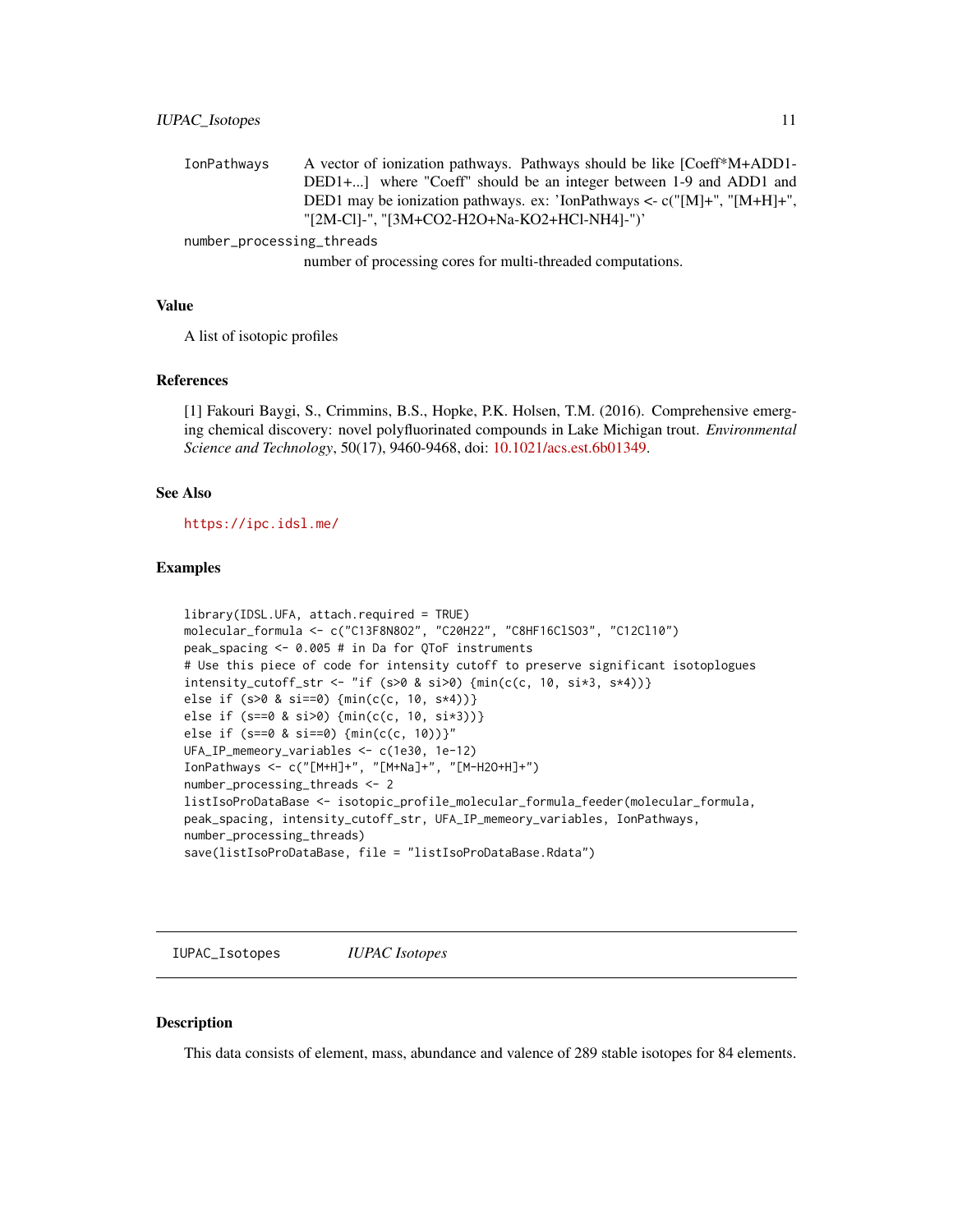#### Usage

data("IUPAC\_Isotopes")

## Format

A data frame with 289 observations on the following 4 variables.

element a character vector mass a numerical vector abundance a numerical vector valence a numerical vector

#### Note

The PubChem source for isotopes abunadnce and mass data is IUPAC.

#### References

Kim S, Chen J, Cheng T, Gindulyte A, He J, He S, Li Q, Shoemaker BA, Thiessen PA, Yu B, Zaslavsky L, Zhang J, Bolton EE. PubChem in 2021: new data content and improved web interfaces. Nucleic Acids Res. 2021 Jan 8; 49(D1):D1388–D1395. doi:10.1093/nar/gkaa971.

#### Examples

data(IUPAC\_Isotopes)

molecular\_formulas\_source\_IPDB *IPDB from a Molecular Formulas Source*

## Description

This function produces IPDB from a molecular formulas source (A csv file).

#### Usage

```
molecular_formulas_source_IPDB(PARAM_SF)
```
#### Arguments

PARAM\_SF PARAM\_SF is an internal variable of the IDSL.UFA package.

<span id="page-11-0"></span>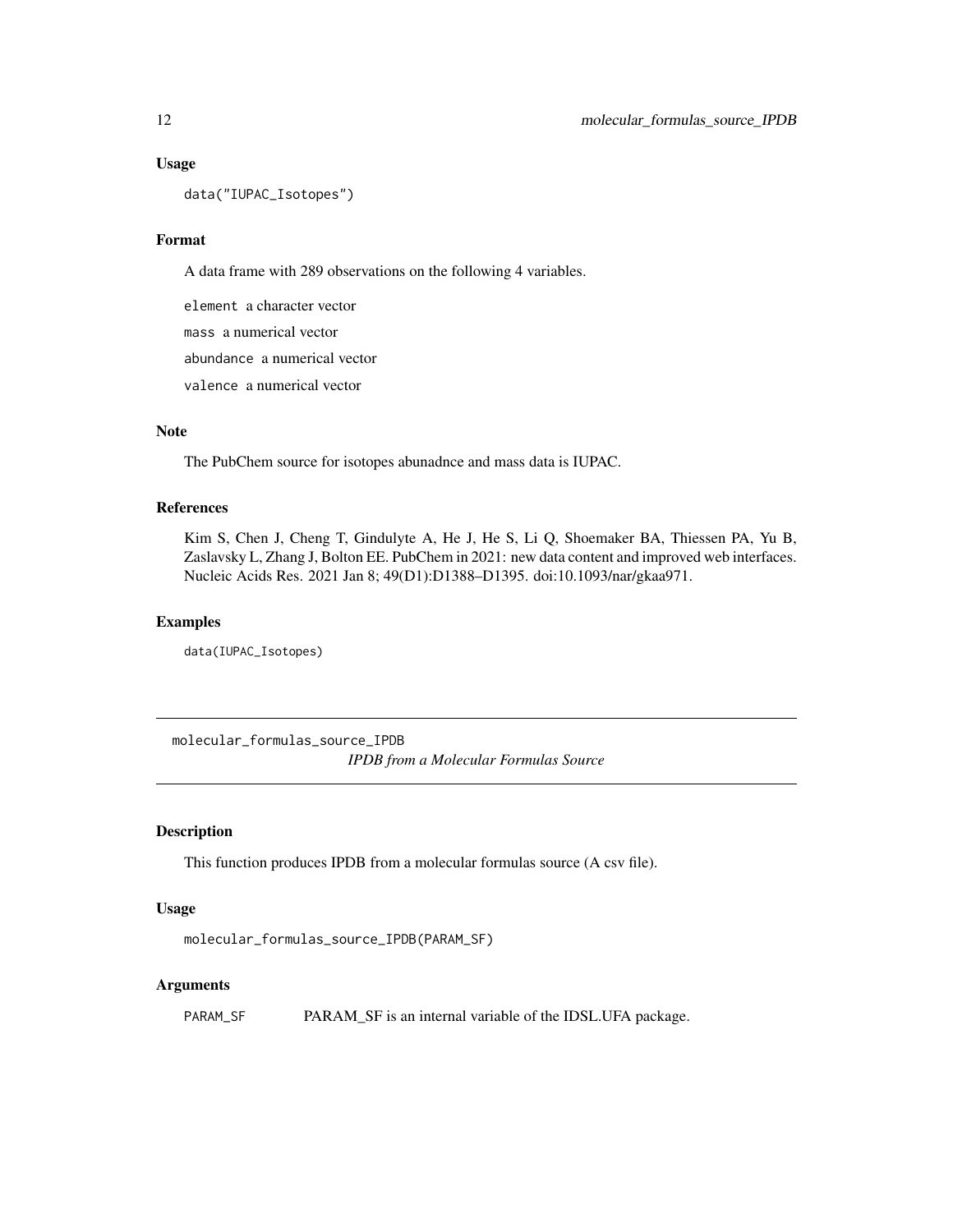<span id="page-12-0"></span>molecular\_formula\_annotator

*Molecular Formula Annotator*

## Description

This module annotate candidate molecular formulas in the peaklists from the IDSL.IPA pipeline using isotopic profiles.

#### Usage

```
molecular_formula_annotator(IPDB, spectraList, peaklist,
mass_accuracy, maxNEME, minPCS, minNDCS, minRCS, Score_coeff,
number_processing_threads)
```
#### Arguments

| <b>IPDB</b>               | An isotopic profile database produced by the IDSL. UFA functions.              |  |
|---------------------------|--------------------------------------------------------------------------------|--|
| spectraList               | spectraList from the 'MS_deconvoluter' function of the IDSL.IPA package        |  |
| peaklist                  | Peaklist from the IDSL.IPA pipeline                                            |  |
| mass_accuracy             | Mass accuracy in Da                                                            |  |
| maxNEME                   | Maximum value for Normalized Euclidean Mass Error (NEME) in mDa                |  |
| minPCS                    | Minimum value for Profile Cosine Similarity (PCS)                              |  |
| minNDCS                   | Minimum value for Number of Detected Chromatogram Scans (NDCS)                 |  |
| minRCS                    | Minimum value for Ratio of Chromatogram Scans (RCS) in percentage              |  |
| Score coeff               | A vector of five numbers representing coefficients of the identification score |  |
| number_processing_threads |                                                                                |  |
|                           | Number of processing threads for multi-threaded processing                     |  |

## Value

A dataframe of candidate molecular formulas

molecular\_formula\_library\_generator *Molecular Formula Database Producer*

## Description

This function produce an efficient database for molecular formula matching against a database.

## Usage

molecular\_formula\_library\_generator(entire\_molecular\_formulas)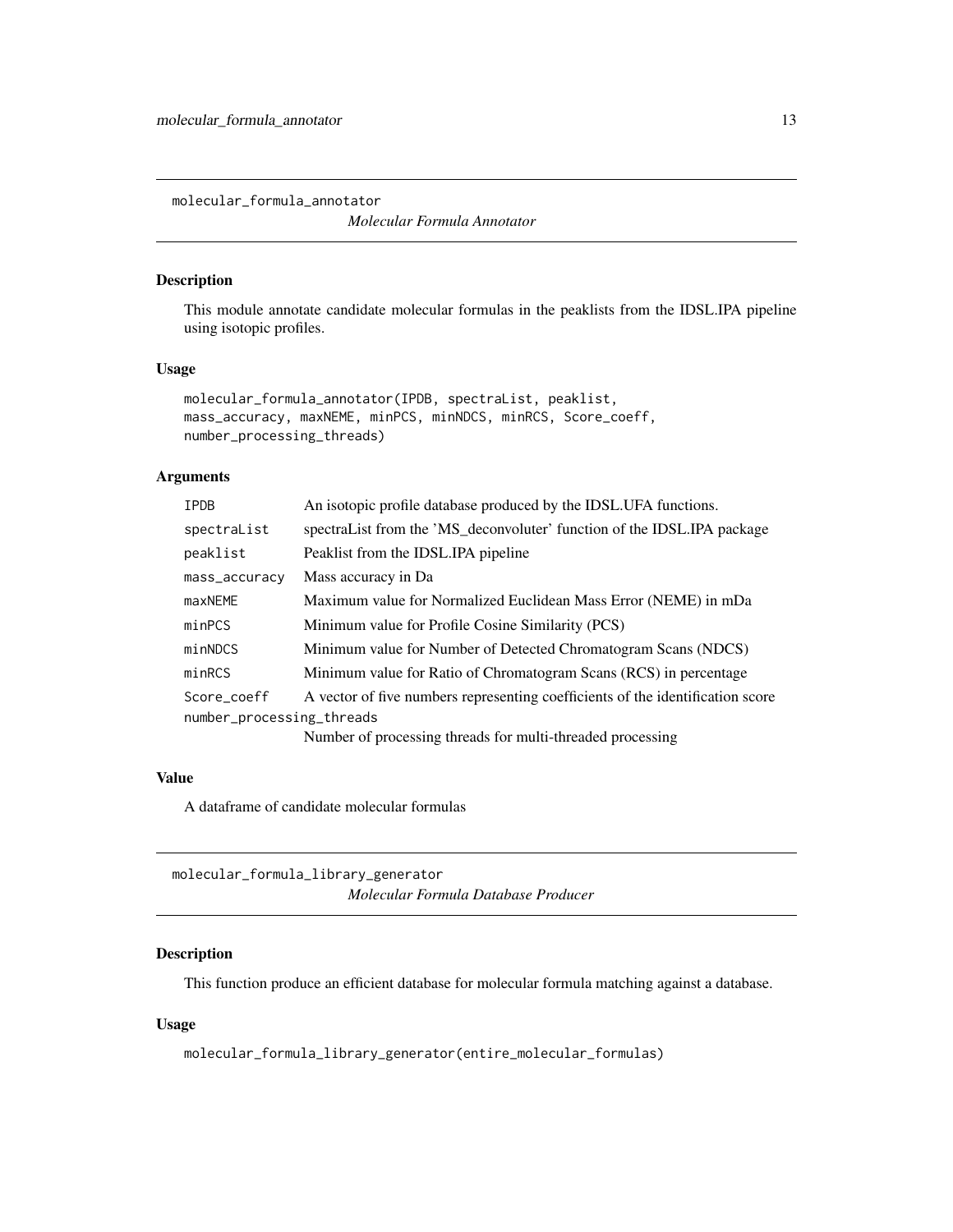#### Arguments

entire\_molecular\_formulas

A string vector of molecular formulas (redundancy is allowed)

#### Value

A vector of frequency of molecular formulas in the databse.

## Examples

```
entire_molecular_formulas <- c("C2H6O", "C2H6O", "C2H6O", "C2H6O", "CH4O", "CH4O",
"CH4O", "NH4", "C6H12O6")
db <- molecular_formula_library_generator(entire_molecular_formulas)
freq <- db[c("C6H12O6", "CH4O")]
```
molecular\_formula\_library\_search

*Molecular Formula Library Search*

#### Description

This function attempts to match candidate molecular formulas against a library of molecular formulas using a set of ionization pathways.

#### Usage

```
molecular_formula_library_search(MolecularFormulaAnnotationTable,
IPDB, MF_library, IonPathways, number_processing_threads = 1)
```
#### Arguments

| MolecularFormulaAnnotationTable |                                                                                                                                                                                                                                                                             |  |
|---------------------------------|-----------------------------------------------------------------------------------------------------------------------------------------------------------------------------------------------------------------------------------------------------------------------------|--|
|                                 | A molecular formula annotation table from the 'molecular_formula_annotator'<br>module.                                                                                                                                                                                      |  |
| IPDB                            | A list of isotopic profiles database for the targeted compounds.                                                                                                                                                                                                            |  |
| MF_library                      | A library of molecular formulas generated using the 'molecular_formula_library_generator'<br>module.                                                                                                                                                                        |  |
| IonPathways                     | A vector of ionization pathways. Pathways should be like [Coeff*M+ADD1-<br>DED1+] where "Coeff" should be an integer between 1-9 and ADD1 and<br>DED1 may be ionization pathways. ex: 'IonPathways <- $c("[M]+", "[M+H]+",$<br>"[2M-CI]-", "[3M+CO2-H2O+Na-KO2+HCl-NH4]-")' |  |
| number_processing_threads       |                                                                                                                                                                                                                                                                             |  |
|                                 | Number of processing threads for multi-threaded processing                                                                                                                                                                                                                  |  |

<span id="page-13-0"></span>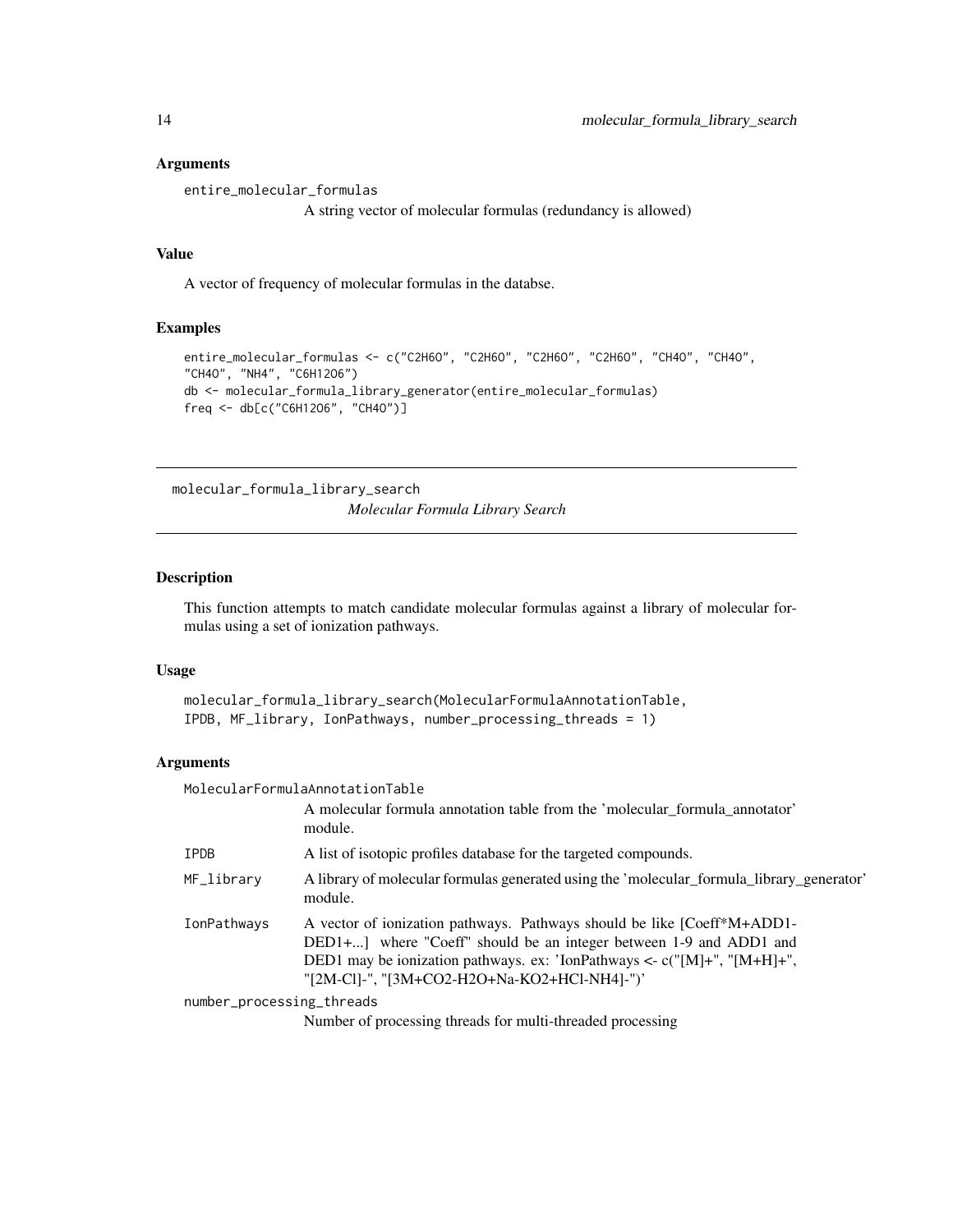<span id="page-14-0"></span>monoisotopic\_mass\_calculator

*Monoisotopic Mass Calculator*

## Description

This function calculates monoisotopic mass of a molecular formula

## Usage

```
monoisotopic_mass_calculator(MoleFormVec, Elements_mass_abundance)
```
## Arguments

MoleFormVec A numerical vector molecular formula Elements\_mass\_abundance A list of isotopic mass and abundance of elements obtained from the element\_sorter function

#### Value

The monoisotopic mass

#### Examples

```
Elements <- c("C", "H", "O")
MoleFormVec <- c(2, 6, 1) # C2H6O
EL_mass_abundance <- element_sorter(ElementList = Elements, ElementOrder = "alphabetical")
Elements_mass_abundance <- EL_mass_abundance[[2]]
MImass <- monoisotopic_mass_calculator(MoleFormVec, Elements_mass_abundance)
```
score\_coefficients\_optimization *Coefficients Score Optimization*

## Description

This function optimzes the coefficients of the score function.

### Usage

```
score_coefficients_optimization(PARAM_SFT)
```
#### Arguments

PARAM\_SFT PARAM\_SFT is a variable derived from the 'UFA\_score\_function\_optimization\_xlsxAnalyzer' function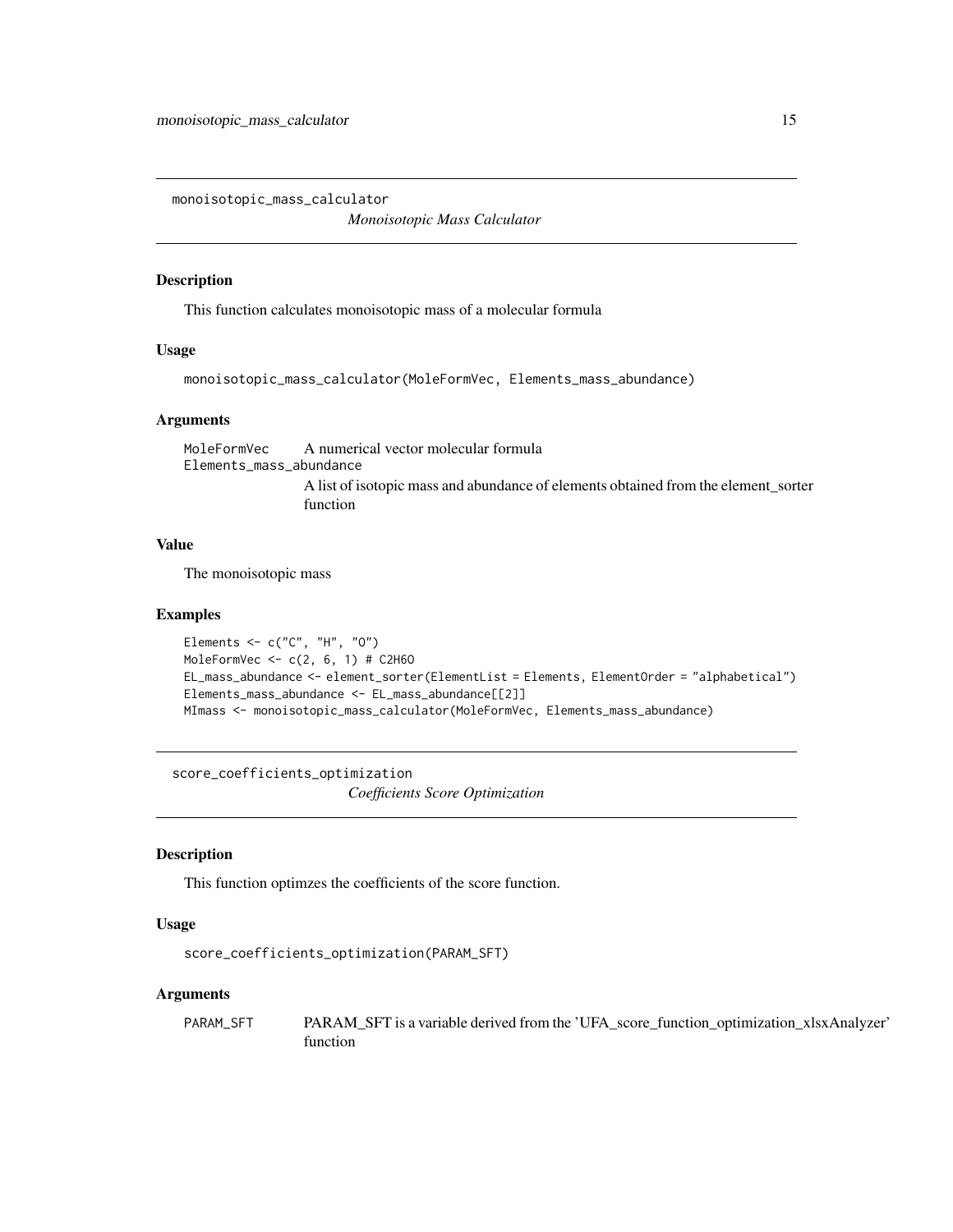<span id="page-15-0"></span>score\_coefficient\_evaluation

*Score Coefficient Evaluation*

## Description

This function evaluates the efficiency of the optimzation process.

## Usage

score\_coefficient\_evaluation(PARAM\_SFT)

#### Arguments

PARAM\_SFT PARAM\_SFT is a variable derived from the 'UFA\_coefficient\_xlsxAnalyzer' function

UFA\_enumerated\_chemical\_space *IPDBs from UFA Enumerated Chemical Space (ECS) approach*

## Description

This function produces the isotopic profile database using the UFA enumerated chemical space (ECS) approach.

## Usage

```
UFA_enumerated_chemical_space(PARAM_MF)
```
## Arguments

PARAM\_MF A dataframe of the molecular formula constraints in the UFA spreadsheet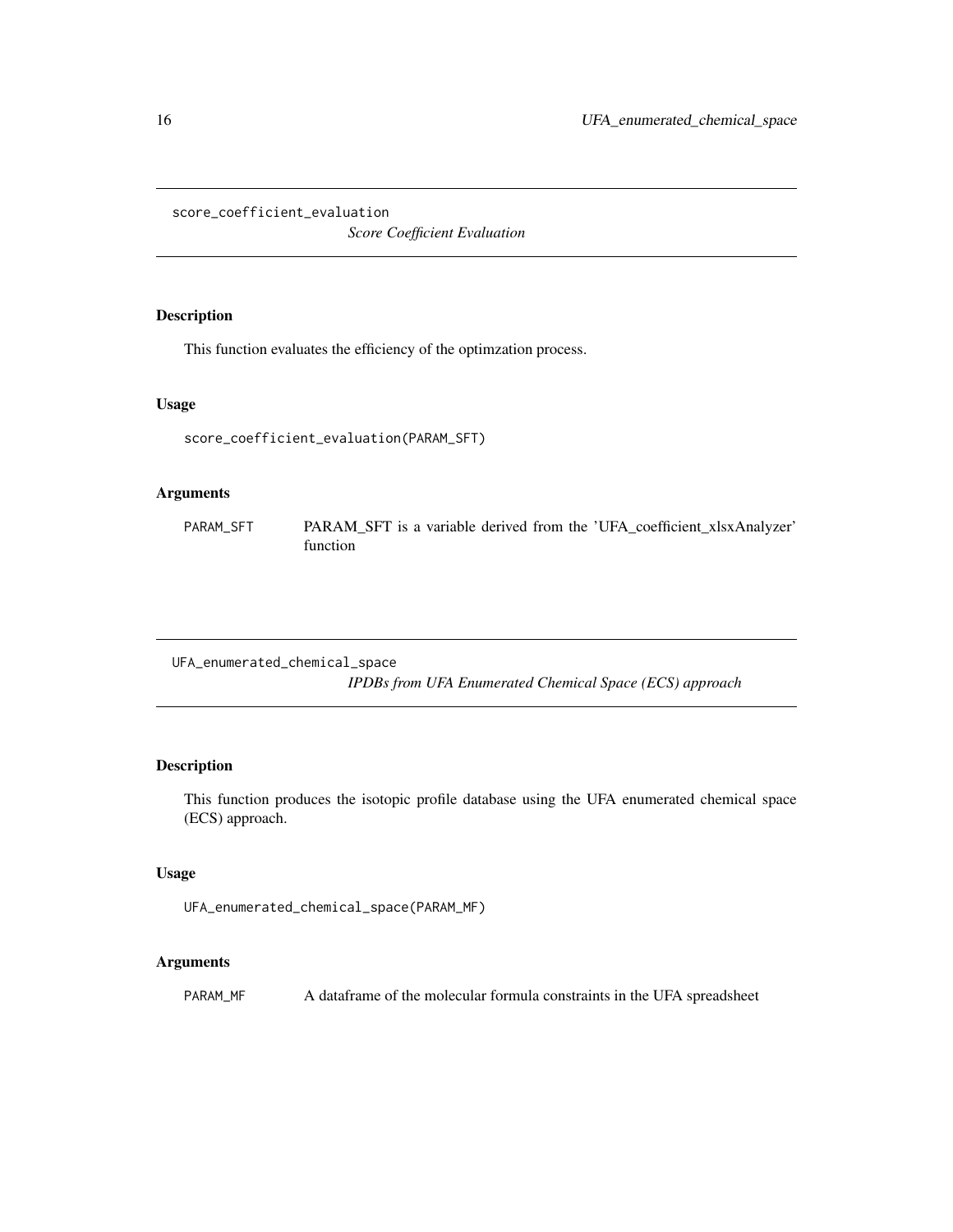<span id="page-16-0"></span>UFA\_enumerated\_chemical\_space\_xlsxAnalyzer *IPDBs from UFA Enumerated Chemical Space (ECS) xlsx Analyzer*

#### Description

This function evalutes the molecular formula generation constraints in the spreadsheet to create the isotopic profile database.

#### Usage

```
UFA_enumerated_chemical_space_xlsxAnalyzer(PARAM_MF)
```
## Arguments

PARAM\_MF A dataframe of the molecular formula constraints in the UFA spreadsheet

UFA\_locate\_regex *UFA Locate regex*

## Description

Locate indices of the pattern in the string

## Usage

UFA\_locate\_regex(string, pattern)

## Arguments

| string  | a string as character |
|---------|-----------------------|
| pattern | a pattern to screen   |

## Details

This function returns 'NA' when no matches is detected for the pattern.

## Value

A 2-column matrix of location indices. The first and second columns represent start postions and end positions, respectively.

#### Examples

```
pattern <- "Cl"
string <- "NaCl.5HCl"
Location_Cl <- UFA_locate_regex(string, pattern)
```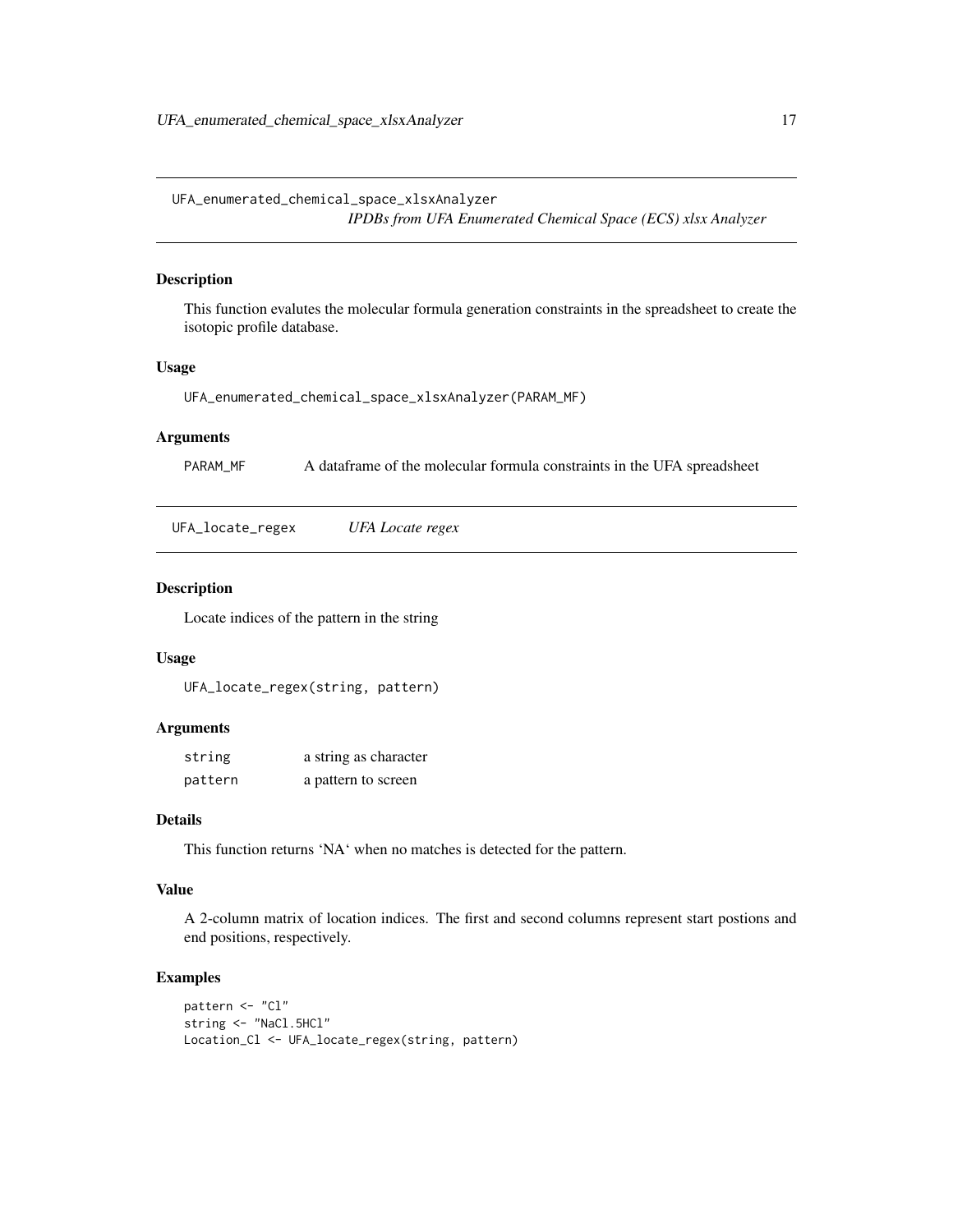<span id="page-17-0"></span>UFA\_profile\_visualizer

*UFA Profile Visualizer*

#### Description

This function creates mass spectra comparison figures for a list of HRMS files and a vector of molecular formulas at specific retention times.

## Usage

UFA\_profile\_visualizer(PARAM\_SA)

#### Arguments

PARAM\_SA PARAM\_SA is a variable derived from the 'UFA\_profile\_visualizer\_xlsxAnalyzer' function.

UFA\_profile\_visualizer\_xlsxAnalyzer *UFA Spectra Analysis xlsxAnalyzer*

#### Description

This function processes the spreadsheet of the UFA parameters to ensure the parameter inputs are in agreement with the UFA requirements.

## Usage

```
UFA_profile_visualizer_xlsxAnalyzer(spreadsheet)
```
## Arguments

spreadsheet UFA spreadsheet

## Value

This function returns the UFA parameters to feed the 'UFA\_profile\_visualizer' function.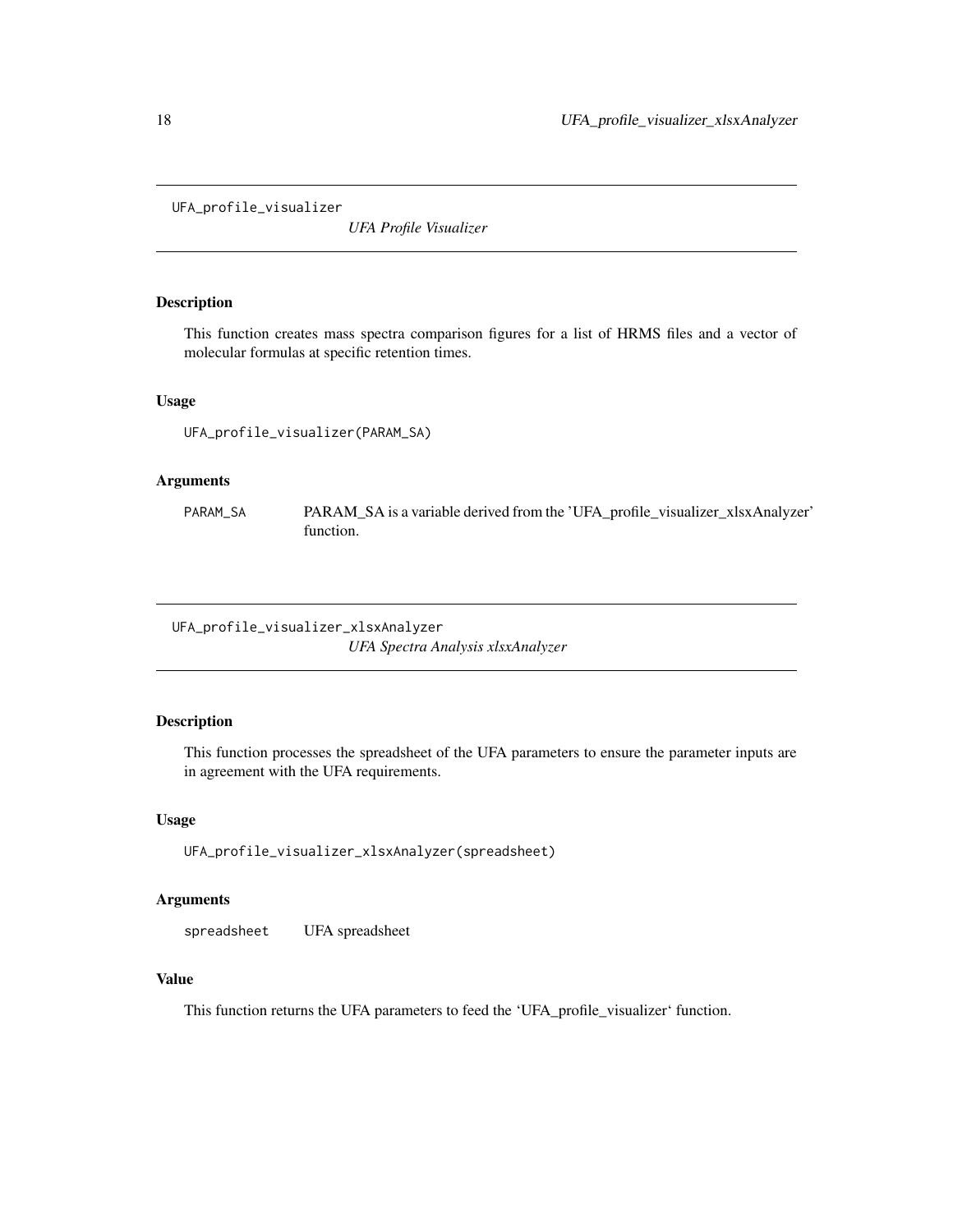<span id="page-18-0"></span>UFA\_score\_coefficient\_corrector

*Score Coefficient Corrector for MolecularFormulaAnnotationTable*

### Description

This function updates ranking orders of the individual MolecularFormulaAnnotationTable when score coefficients changed.

## Usage

```
UFA_score_coefficient_corrector(input_annotated_molf_address,
output_annotated_molf_address, IPDB_address, maxNEME, Score_coeff,
number_processing_threads = 1)
```
## Arguments

| input_annotated_molf_address  |                                                                                             |
|-------------------------------|---------------------------------------------------------------------------------------------|
|                               | Address to load the individual MolecularFormulaAnnotationTables.                            |
| output_annotated_molf_address |                                                                                             |
|                               | Address to save the individual MolecularFormulaAnnotationTables.                            |
| IPDB_address                  | Address of the IPDB (.Rdata).                                                               |
| maxNEME                       | Maximum value for Normalized Euclidean Mass Error (NEME) in mDa                             |
| Score_coeff                   | A vector of five numbers representing coefficients of the identification score<br>function. |
| number_processing_threads     |                                                                                             |
|                               | Number of processing threads for multi-threaded computations.                               |

UFA\_score\_coefficient\_workflow *UFA Score Coefficient Workflow*

## Description

This function runs the score optimization workflow.

## Usage

UFA\_score\_coefficient\_workflow(spreadsheet)

#### Arguments

spreadsheet The parameter spreadsheet in the .xlsx format.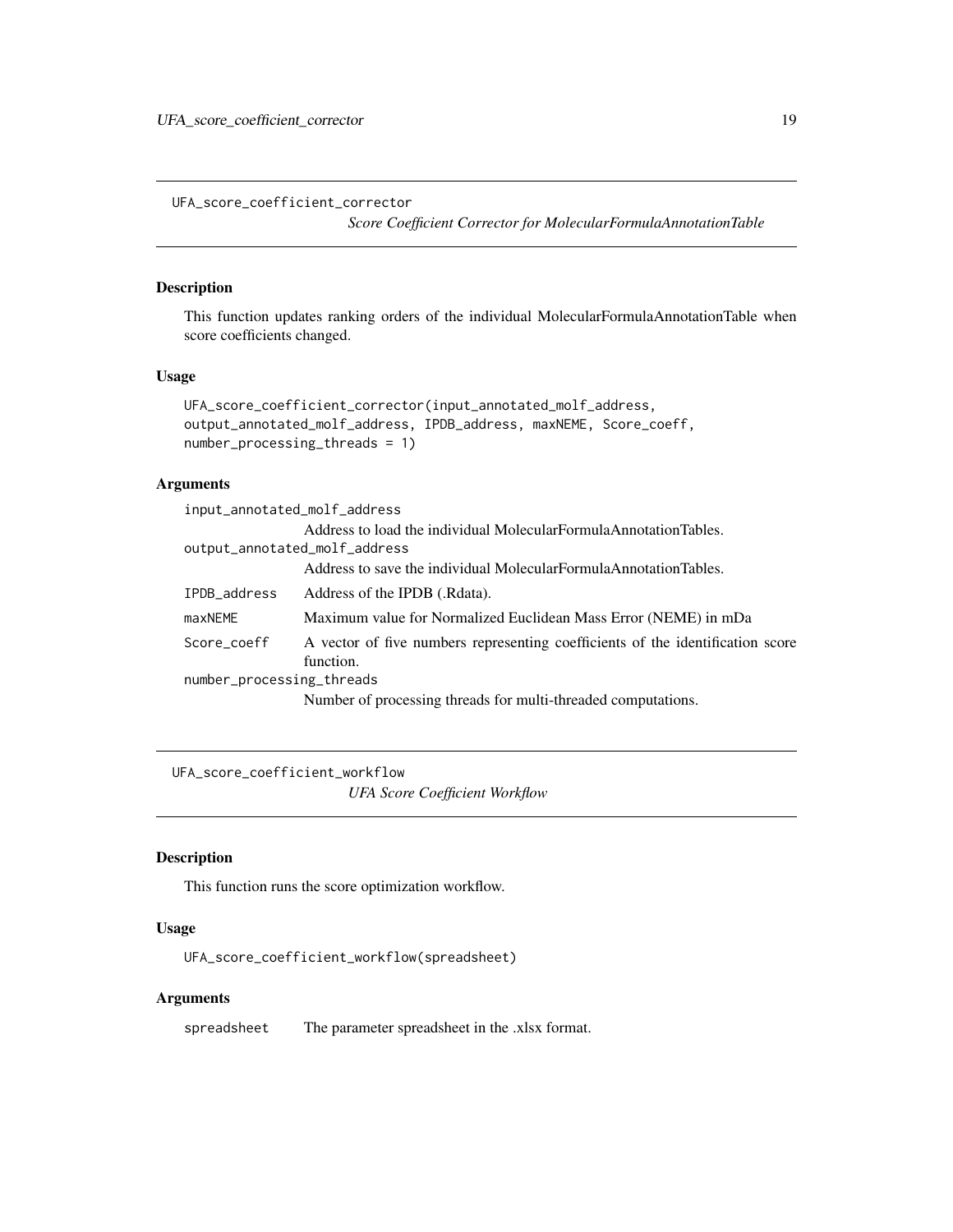<span id="page-19-0"></span>UFA\_score\_function\_optimization\_xlsxAnalyzer *UFA Score Optimization xlsx Analyzer*

## Description

This function evalutes the parameter spreadsheet for score coefficients optimization.

## Usage

UFA\_score\_function\_optimization\_xlsxAnalyzer(spreadsheet)

## Arguments

spreadsheet The parameter spreadsheet in the .xlsx format.

UFA\_workflow *UFA Workflow*

## Description

This function executes the UFA workflow in order.

## Usage

```
UFA_workflow(spreadsheet)
```
## Arguments

spreadsheet UFA spreadsheet

### Value

This function orgonizes the UFA file processing for a better perofrmance using the template spreadsheet.

## See Also

<https://ufa.idsl.me/home>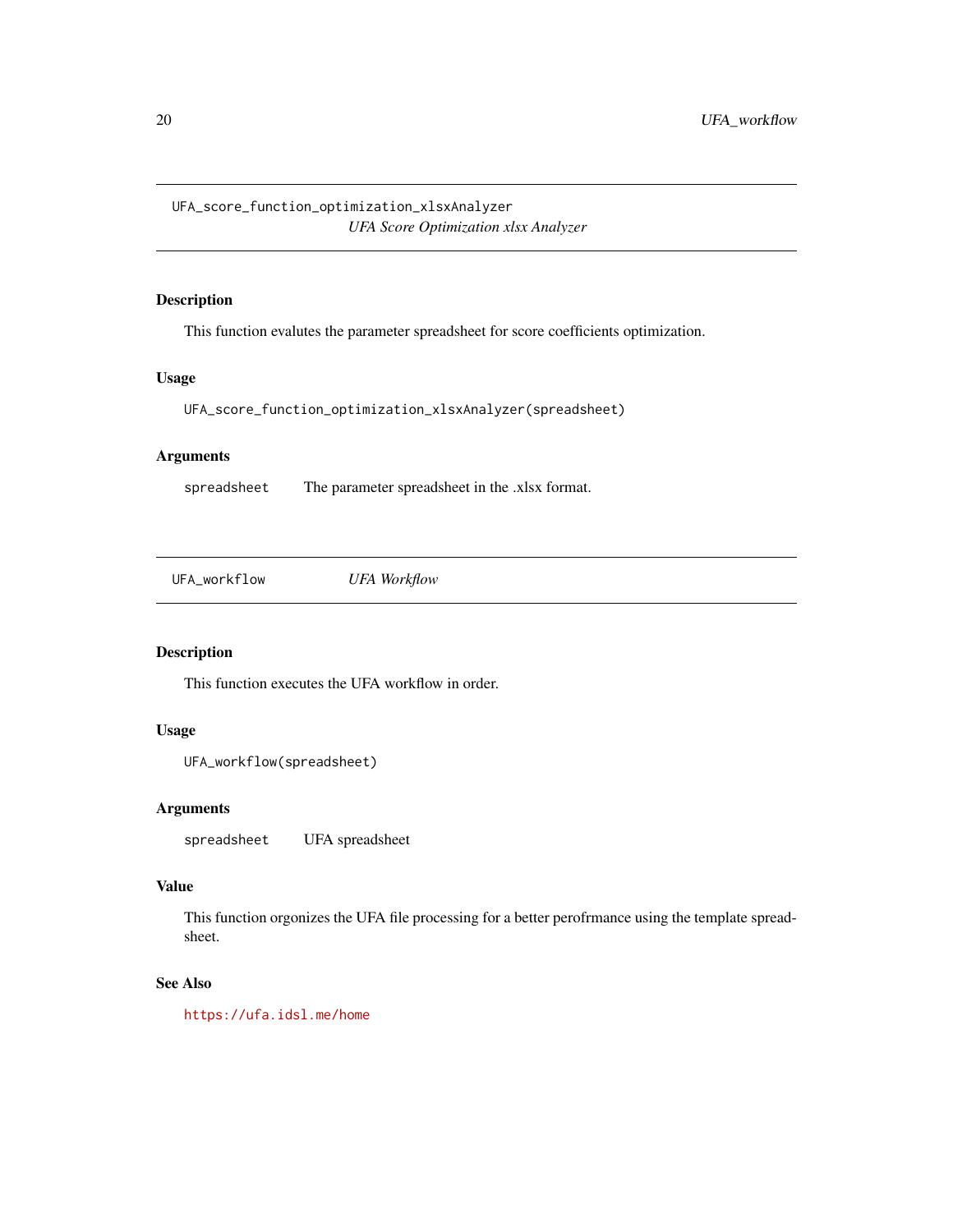## <span id="page-20-0"></span>Description

This function processes the spreadsheet of the UFA parameters to ensure the parameter inputs are consistent with the requirements of the IDSL.UFA pipeline.

#### Usage

```
UFA_xlsxAnalyzer(spreadsheet)
```
## Arguments

spreadsheet UFA spreadsheet

## Value

This function returns the UFA parameters to feed the UFA\_workflow function.

zero\_score\_function *Zero Score Function*

## Description

This function generates the input for the score optimization.

#### Usage

```
zero_score_function(PARAM_SFT)
```
#### Arguments

PARAM\_SFT PARAM\_SFT is a variable derived from the 'UFA\_coefficient\_xlsxAnalyzer' function